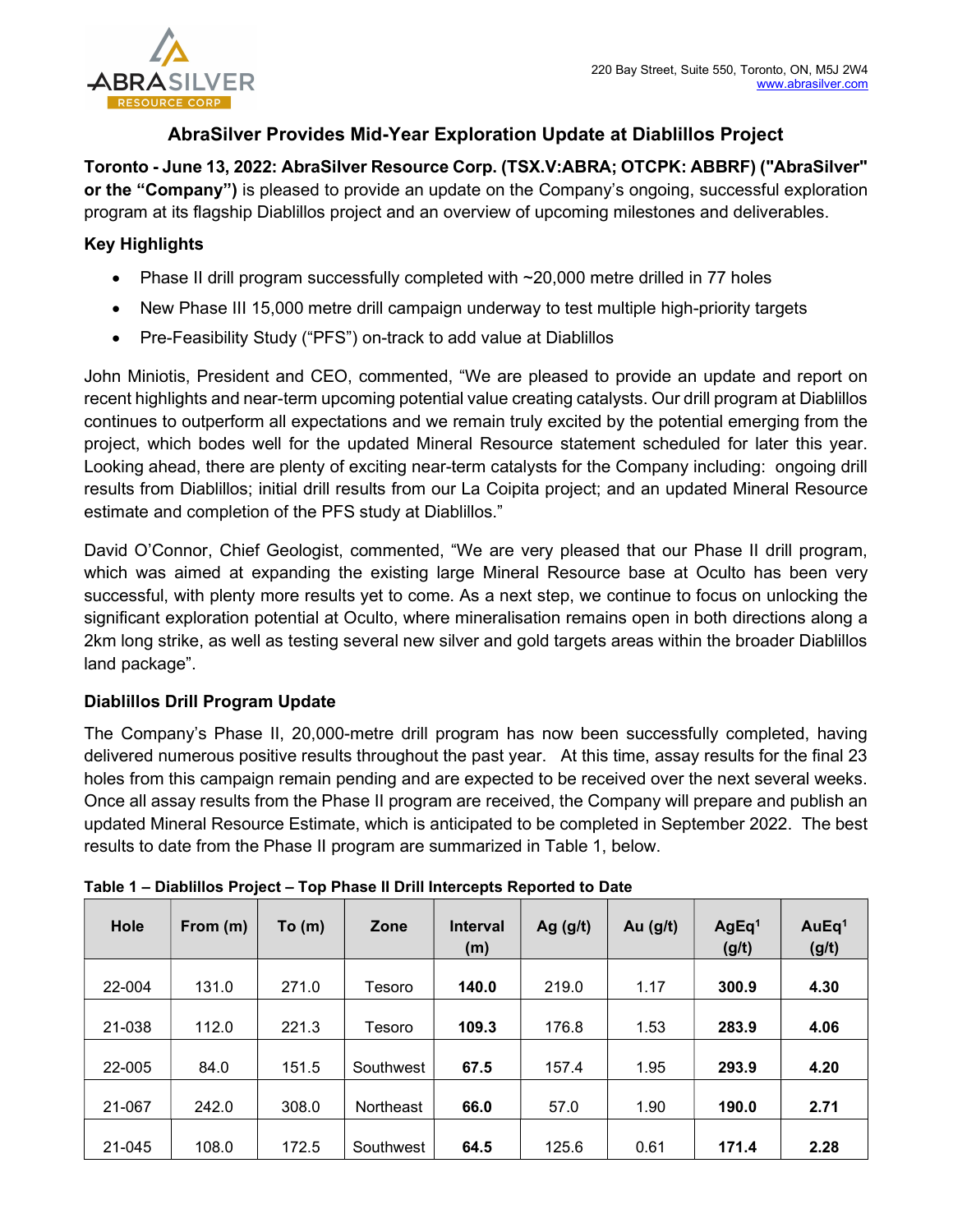| 21-064 | 86.0  | 147.0 | Northeast | 61.0 | 140.2 | 0.71 | 189.9 | 2.71 |
|--------|-------|-------|-----------|------|-------|------|-------|------|
| 21-068 | 89.0  | 146.0 | Southwest | 57.0 | 108.0 | 1.47 | 210.9 | 3.01 |
| 21-022 | 192.0 | 245.0 | Northeast | 53.0 | 33.3  | 2.49 | 207.6 | 2.97 |

<sup>1</sup>AgEq & AuEq calculations for reported drill results are based on USD \$1,750/oz Au, and \$25.00/oz Ag. The calculations assume 100% metallurgical recovery and are indicative of gross in-situ metal value at the indicated metal prices.

#### Fully-Funded Phase III Exploration Program Underway

The Company has commenced an additional 15,000-metre Phase III exploration program with two diamond drill rigs designed to further expand Mineral Resources across the Diablillos property. The size of the drill program and the number of drill rigs may be expanded, if warranted.

The Phase III drill program will focus on the following high-priority targets:

- Oculto Northeast Zone: Ongoing drilling northeast of Oculto continues to intersect several zones of high-grade mineralised breccia up to 500 metres beyond the current conceptual open pit boundary. Additional drilling is expected to continue to expand the Mineral Resource base in this area which may support a larger open pit and/or associated deeper, underground extraction.
- Oculto Southwest Zone: Recent drilling southwest of Oculto has demonstrated that the Main Breccia zone extends beyond the current conceptual open pit boundary and is well mineralised in this area. Additional drilling could demonstrate substantial potential for shallow mineralisation at open-pittable depths in this new high-priority target zone.
- Cerro Bayo: A recent reinterpretation of geology has emphasised the possibility of shallow mineralisation in the Cerro Bayo area located approximately 500 metres east of the conceptual open pit boundary. A soil sampling program was recently completed in this zone to augment a previous survey which obtained highly anomalous gold results.
- Cerro Blanco / Cerro Viejo Porphyry Targets: The Cerro Blanco / Cerro Viejo area is located 4 kilometres northeast of Oculto. The Company plans to drill select deeper holes to explore for an underlying porphyry system. Gold mineralization in this area is typically associated with pyrite in quartz-sericite alteration, which is interpreted as potentially representing the upper part of a mineralised porphyry system.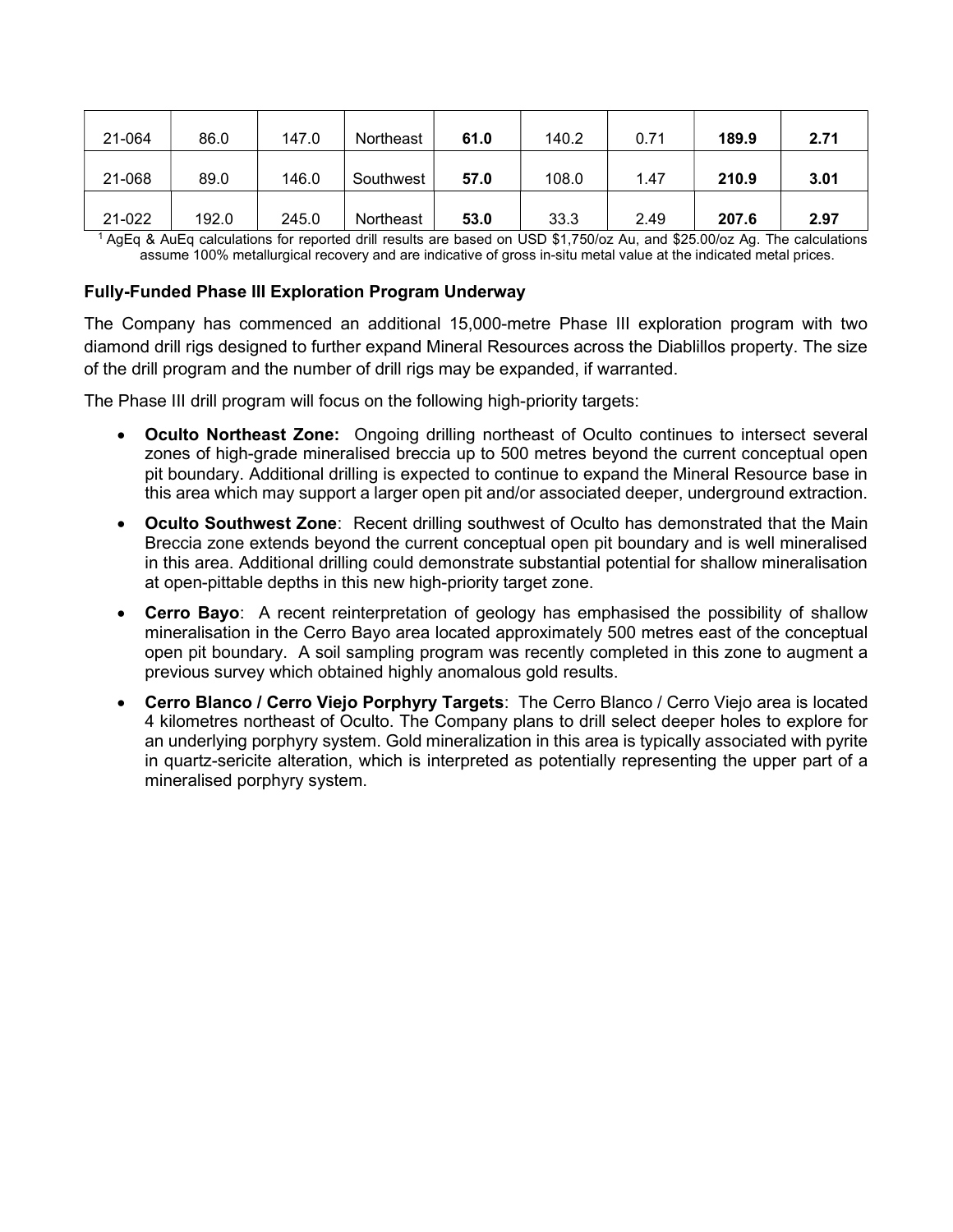



Figure 2 – Cerro Blanco / Cerro Viejo Targets: Gold with Quartz-Sericite Alteration in Historical Drilling

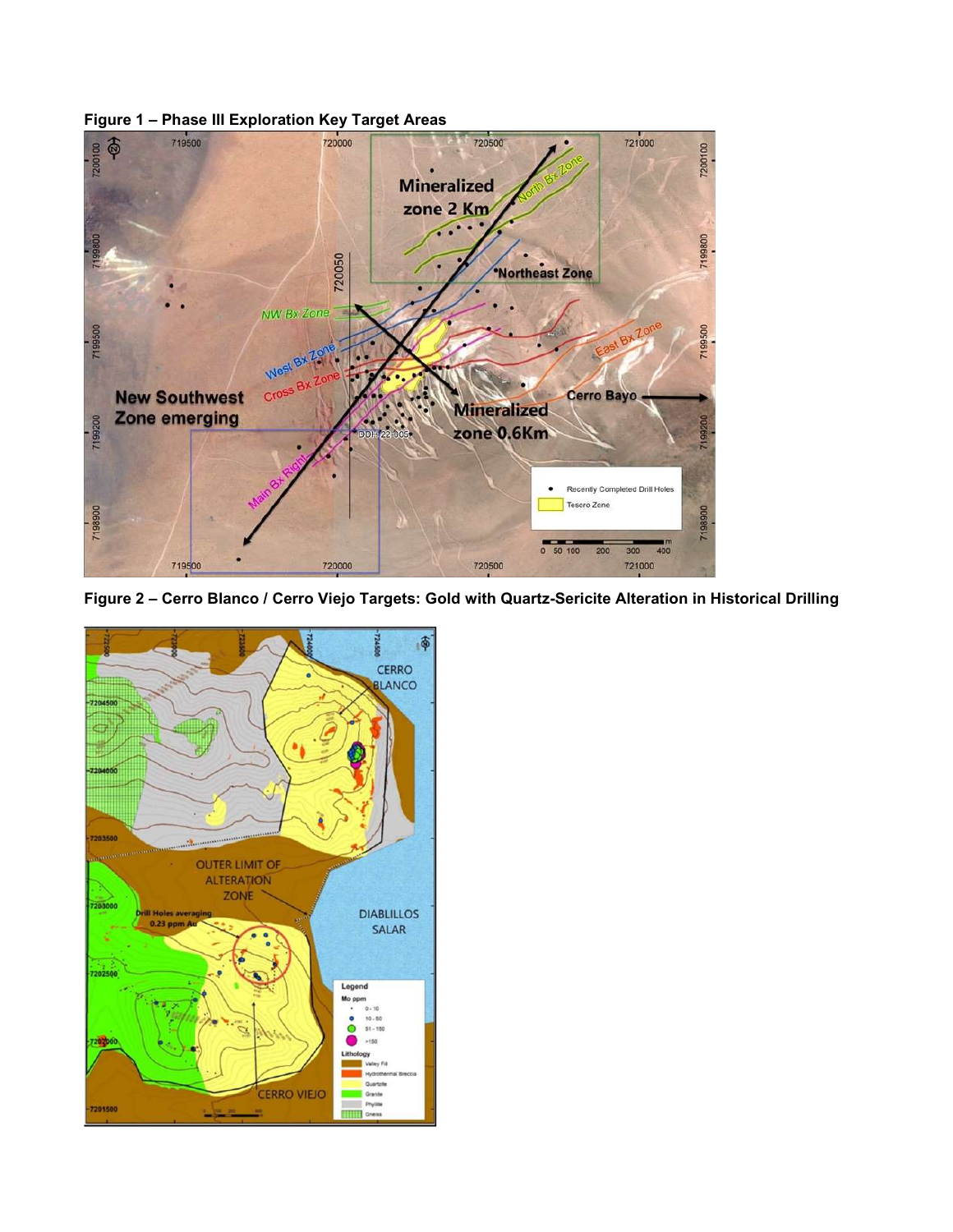### Pre-Feasibility Study Remains on Track for Q1/2023

The Diablillos PFS remains on track to be completed in the first quarter of 2023. The PFS will be supported by a total of more than 300 drill holes and 100,000 metres of drilling and two programs of detailed metallurgical testwork. Several opportunities are currently being evaluated which may result in an improvement in the economics of the project, including:

- Metallurgical Test Work: A second detailed metallurgical test work campaign is well underway, which along with the first campaign, will serve as the basis for process optimization and an expected improvement in the recovery rates for silver.
- **Processing:** Various trade-off studies are being conducted to determine the optimal throughput rate which are expected to be above that reported in the Preliminary Economic Assessment.
- Geothech and Hydrology: An initial geotechnical drilling campaign has been completed. Preliminary results indicate that the open pit slopes can likely be steepened from those assumed in the PEA, resulting in increased access to deeper high-grade mineralization near the base of the open pit. A geophysical campaign for additional water resources has been finalized with results expected shortly. The campaign is expected to determine the water availability for increased plant throughput.
- Capex and Opex: The following design activities are being considered which may allow for a reduction in capital and operating costs:
	- $\circ$  An optimized plot plan and camp layout have been finalized resulting in reduced transportation distances.
	- $\circ$  Open pit cover material is being tested geotechnically to be used as potential road and platform backfill, potentially reducing hauling distances during construction and the open pit pre-stripping.
	- $\circ$  Power generation strategy being reviewed to include potential renewable energy sources.

### About Diablillos

The 80 km<sup>2</sup> Diablillos property is located in the Argentine Puna region - the southern extension of the Altiplano of southern Peru, Bolivia, and northern Chile - and was acquired from SSR Mining Inc. by the Company in 2016. There are several known mineral zones on the Diablillos property, with the Oculto zone being the most advanced with over 100,000 metres drilled to date. Oculto is a high-sulphidation epithermal silver-gold deposit derived from remnant hot springs activity following Tertiarty-age local magmatic and volcanic activity. Comparatively nearby examples of high sulphidation epithermal deposits include: Yanacocha (Peru); El Indio (Chile); Lagunas Nortes/Alto Chicama (Peru) Veladero (Argentina); and Filo del Sol (Argentina).

The current Mineral Resource estimate for the Oculto Deposit is shown in Table 2 below:

| Category                                  | Tonnage<br>(000 t) | Αg<br>(g/t) | Au<br>(g/t) | <b>Contained Ag</b><br>(000 oz Ag) | <b>Contained Au</b><br>(000 oz Au) |
|-------------------------------------------|--------------------|-------------|-------------|------------------------------------|------------------------------------|
| Measured                                  | 8,235              | 124         | 0.98        | 32,701                             | 259                                |
| Indicated                                 | 32,958             | 54          | 0.70        | 57,464                             | 744                                |
| <b>Measured &amp;</b><br><b>Indicated</b> | 41,193             | 68          | 0.76        | 90,165                             | 1,002                              |
| Inferred                                  | 2,884              | 34          | 0.70        | 3,181                              | 66                                 |

Table 2 - 2021 Mineral Resource Estimate for the Oculto Deposit, Diablillos Project